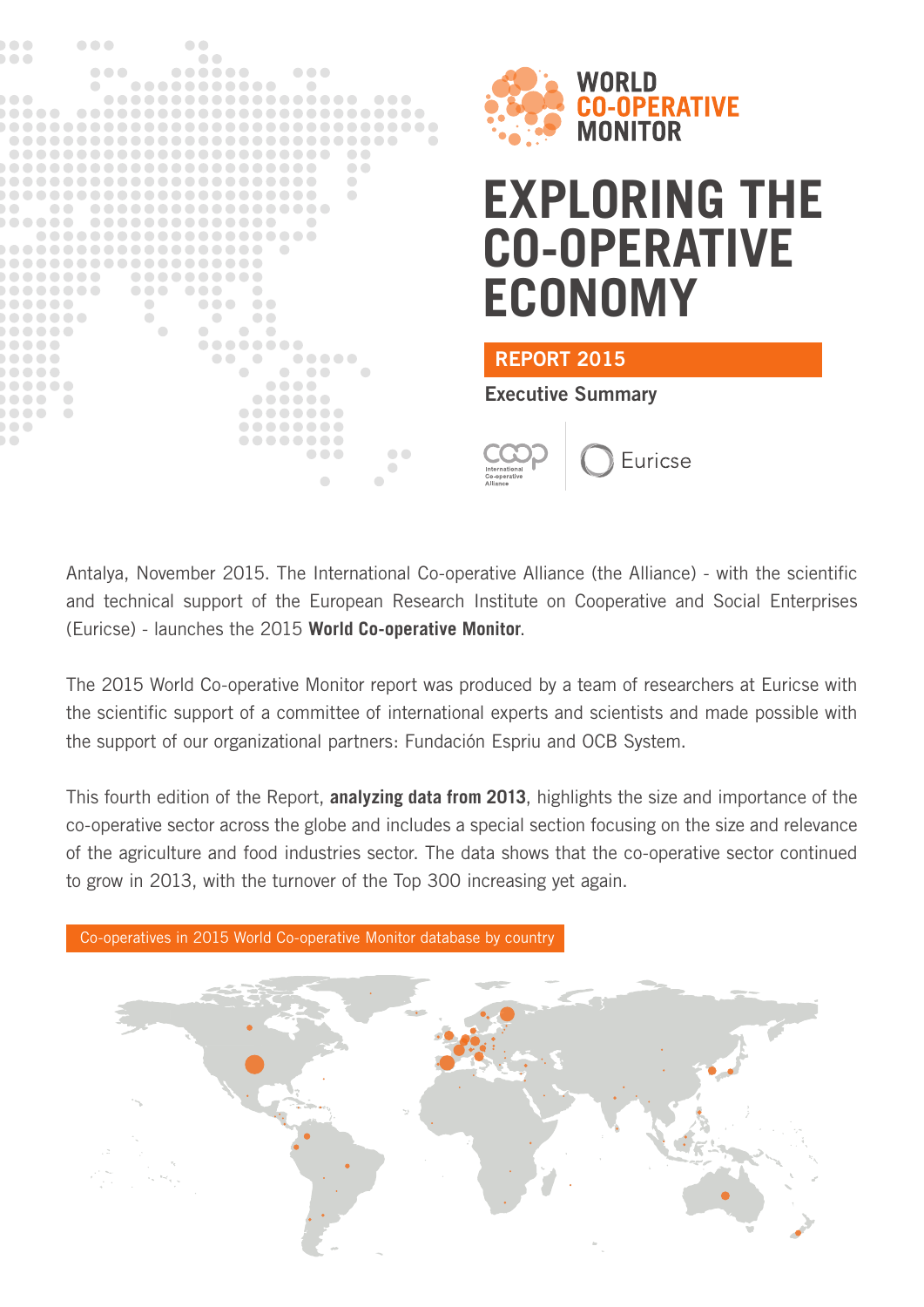The Report studies co-operatives<sup>1</sup> worldwide from **76 countries, including a wider database of organizations than ever.** The top 300 of these co-operatives are ranked based on turnover as well as the ratio of turnover to gross domestic product (GDP) per capita, relating the turnover of the cooperative to the purchasing power of the country in which it operates in a comparable way. Additional analysis in the report includes an overall description of the 2015 database and sectorial rankings based on turnover as well as the ratio of turnover to GDP per capita.



The database contains data collected through an online questionnaire addressed directly to cooperative and mutual organizations. That data is also integrated with existing databases and other data collected by national associations, research institutes, sectorial organizations and others. **Increased participation in this year's data collection efforts have resulted in a larger and more robust dataset. This year, the questionnaire was completed by 200 co-operatives from 54 countries**, with particularly high response rates from Ecuador and the Philippines.

The benefits of the yearly World Co-operative Monitor include the opportunities to:

- Raise the profile of co-operatives within their own industries and countries, as well as internationally;
- Demonstrate the economic and social importance of co-operatives and mutuals to government and regulatory agencies;
- Model good practices and highlight successful co-operative business models and innovative approaches; and
- Create networks between co-operatives and mutuals for greater sharing of information, business intelligence, and business opportunities.

<sup>1</sup> Organizations studied include primary co-operatives, co-operative groups and networks, mutual organizations, and non-co-operative enterprises controlled by co-operatives. For a complete discussion of the methodology see www. monitor.coop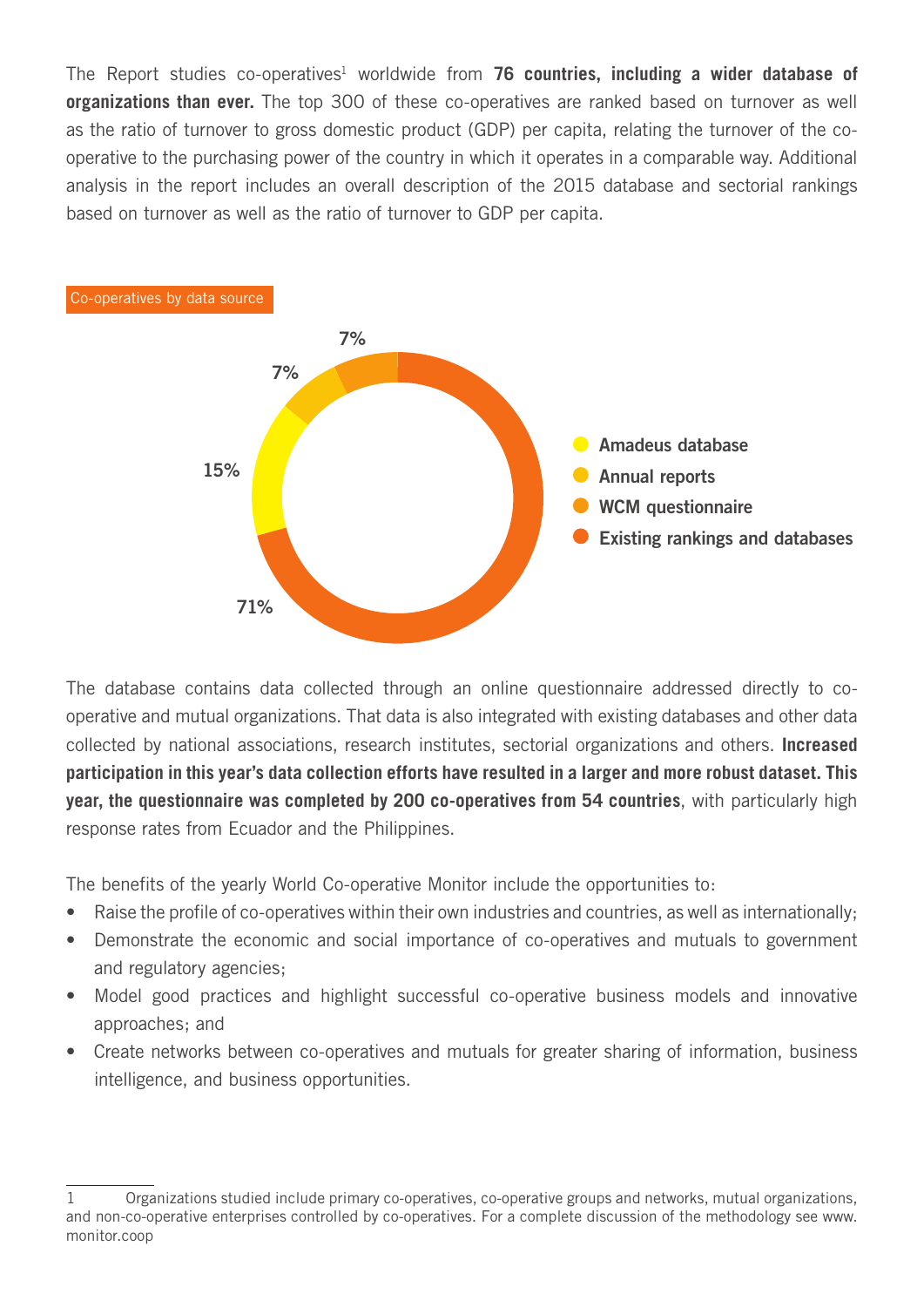## **KEY FINDINGS FROM THE 2015 WORLD CO-OPERATIVE MONITOR:**

The overall database this year exceeds all past editions reaching 2,829 co-operatives from 76 countries with a total turnover of 2,950.82 billion US dollars.

In 2013 we see an overall increase in the total turnover of the Top 300 co-operatives and mutual organisations. **The largest 300 co-operatives and mutuals report a total turnover of 2,360.05 billion US dollars in 2013** compared with 2,205.70 billion US dollars the previous year.

Top 300 co-operative and mutual organisations by turnover

25 countries

2,360.05 billion USD Turnover in 2013

#### TOP 300 CO-OPERATIVE AND MUTUAL ORGANISATIONS BY SECTOR



The average turnover of the Top 300 has increased by 0.52 billion US dollars to 7.87 billion US dollars in 2013 from 7.35 billion US dollars in 2012 and the value of the turnover of the 300<sup>th</sup> cooperative has increased to 1.47 billion US dollars in the 2013 ranking from 1.26 billion US dollars in that of 2012. This year, 40% of the Top 300 are in the insurance sector while 32% are agriculture and food industry co-operatives. In all, the total turnover of the Top 300 co-operatives and mutuals represents 80% of the turnover of the entire dataset.

**The five highest ranking organizations in the Top 300 have changed slightly with respect to the prior year, though Zenkyoren (National Mutual Insurance Federation of Agricultural Cooperatives) of Japan retains its top rank for the fourth year in a row.** This year ACDLEC - E.Leclerc (France) rose from fifth position to second, State Farm (USA) from fourth to third, and Kaiser Permanente (USA) and Rewe Group (Germany) entered into the top 5 at fourth and fifth place respectively.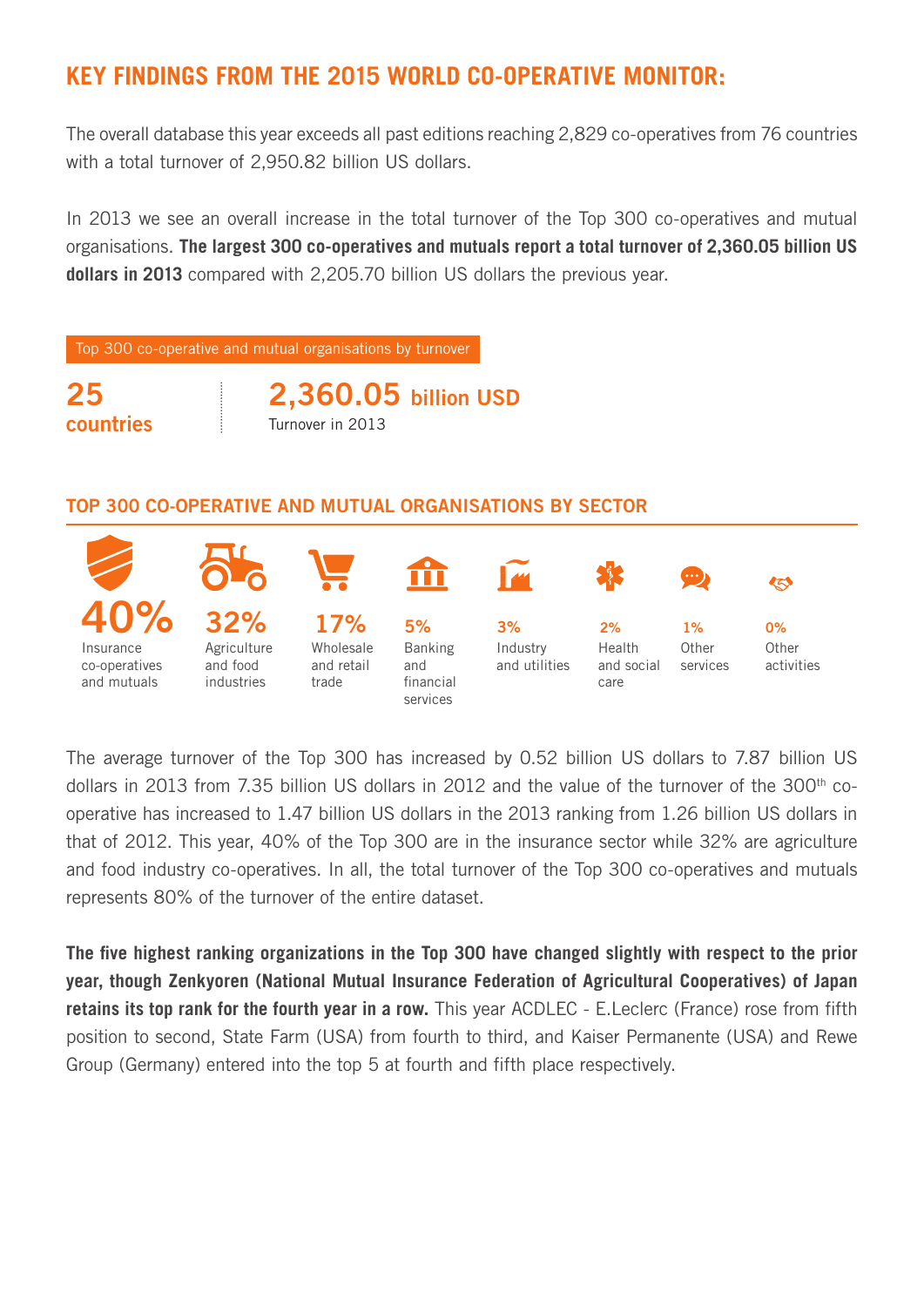#### TOP 300 CO-OPERATIVE AND MUTUAL ORGANISATIONS BY SECTOR BY TURNOVER OVER GDP PER CAPITA



The ranking by turnover to Gross Domestic Product (GDP) per capita highlights the relevance of cooperatives in their country.

| RANKING<br>2013 | RANKING<br>2012 | ORGANISATION                                                              | COUNTRY              | TURNOVER/GDP<br>PER CAPITA 2013 | <b>SECTOR OF</b><br><b>ACTIVITY</b> |
|-----------------|-----------------|---------------------------------------------------------------------------|----------------------|---------------------------------|-------------------------------------|
| 1               | $\mathbf{1}$    | INDIAN FARMERS FERTILISER COOPERATIVE LTD. (IFFCO)                        | India                | 2,358,998.95                    | Agriculture<br>and food             |
| $\overline{2}$  | $\overline{2}$  | NH NONGHYUP (NACF)                                                        | Republic of<br>Korea | 2,117,469.23                    | Agriculture<br>and food             |
| 3               | 3               | ZENKYOREN (NATIONAL MUTUAL INSURANCE FEDERATION<br>OF AGRICULTURAL COOP.) | Japan                | 1,639,488.96                    | Insurance                           |
| $\overline{4}$  |                 | CONFERERAÇÃO NACIONAL DAS COOPERATIVAS MÉDICAS<br>UNIMED DO BRASIL        | <b>Brazil</b>        | 1,629,790.56                    | Health<br>and social care           |
| 5               | 4               | ACDLEC - E.LECLERC                                                        | France               | 1,476,389.02                    | Wholesale<br>and retail             |